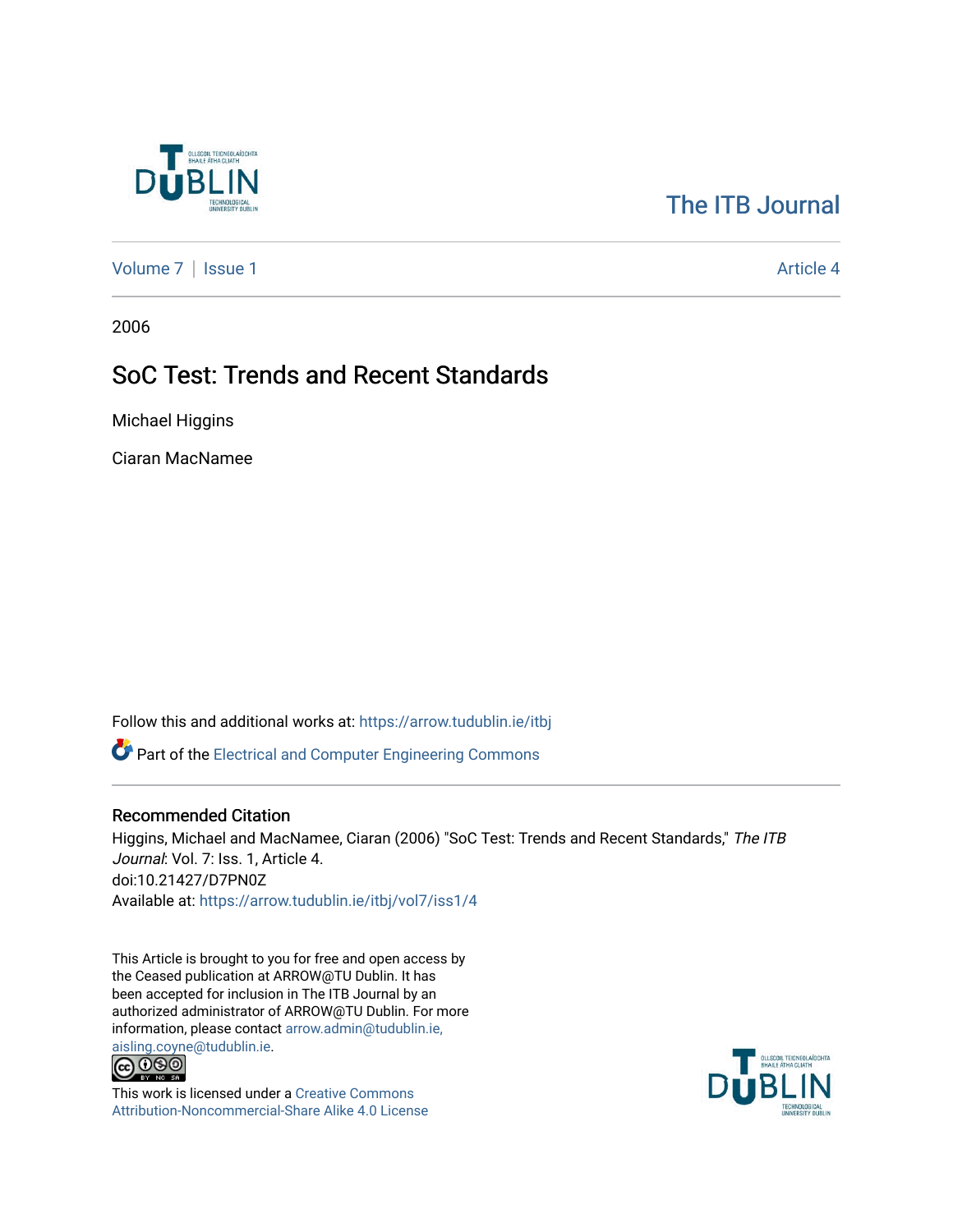## **SoC Test: Trends And Recent Standards.**

**Michael Higgins and Ciaran MacNamee.** Circuits and Systems Research Centre (CSRC), University of Limerick. Email: *Michael.Higgins@ul.ie*

### **Abstract**

*The well-known approaching test cost crisis, where semiconductor test costs begin to approach or exceed manufacturing costs has led test engineers to apply new solutions to the problem of testing System-On-Chip (SoC) designs containing multiple IP (Intellectual Property) cores. While it is not yet possible to apply generic test architectures to an IP core within a SoC, the emergence of a number of similar approaches, and the release of new industry standards, such as IEEE 1500 and IEEE 1450.6, may begin to change this situation. This paper looks at these standards and at some techniques currently used by SoC test engineers. An extensive reference list is included, reflecting the purpose of this publication as a review paper.*

## **1. INTRODUCTION.**

With the recent approval and acceptance of the IEEE 1500 standard for the test of core-based integrated circuits and the IEEE 1450.6 standard for CTL (core test language), it is an appropriate time to review what techniques and standards are currently being used by industry including some that are compatible with these two IEEE standards. Section two of this paper documents a selection of the different types of ATE (Automated Test Equipment) that are available and how these ATE approaches are influenced by cost and functionality. Section three describes some SoC test architectures that have been used by industry in advance of the publication of the IEEE 1500 standard. TESTRAIL and AMBA focus on TAM (Test Access Mechanism) development, whereas TESTSHELL and TESTCOLLAR focus on core test wrapper development. It is also shown how the ETM10 by ARM has had the IEEE 1500 wrapper built around its core. Software tools and test vector compression techniques that have been used are presented in section four, which include schemes such as IBMs STUMPS, Philips TR-Architect, SmartBIST and IEEE 1450.6. Section five gives a general overview of embedded memory test. Embedded memory test is in itself a challenge and some approaches to its testing are described depicting its significance in the overall SoC test area. The embedded memory test section includes techniques such as: Fault Modelling, BIST (Built In Self Test), BISR (Built In Self Repair) and image processing techniques. Section six briefly outlines examples of how industry has already adopted the IEEE 1500 and IEEE 1450.6 standards.

## **2. CURRENT ATE APPROACHES.**

ATE systems can be broadly categorised into three types: Conventional '*Big Iron*' testers (typically costs above \$1,000,000), '*Middle Iron*' testers (costs range between \$399,000 and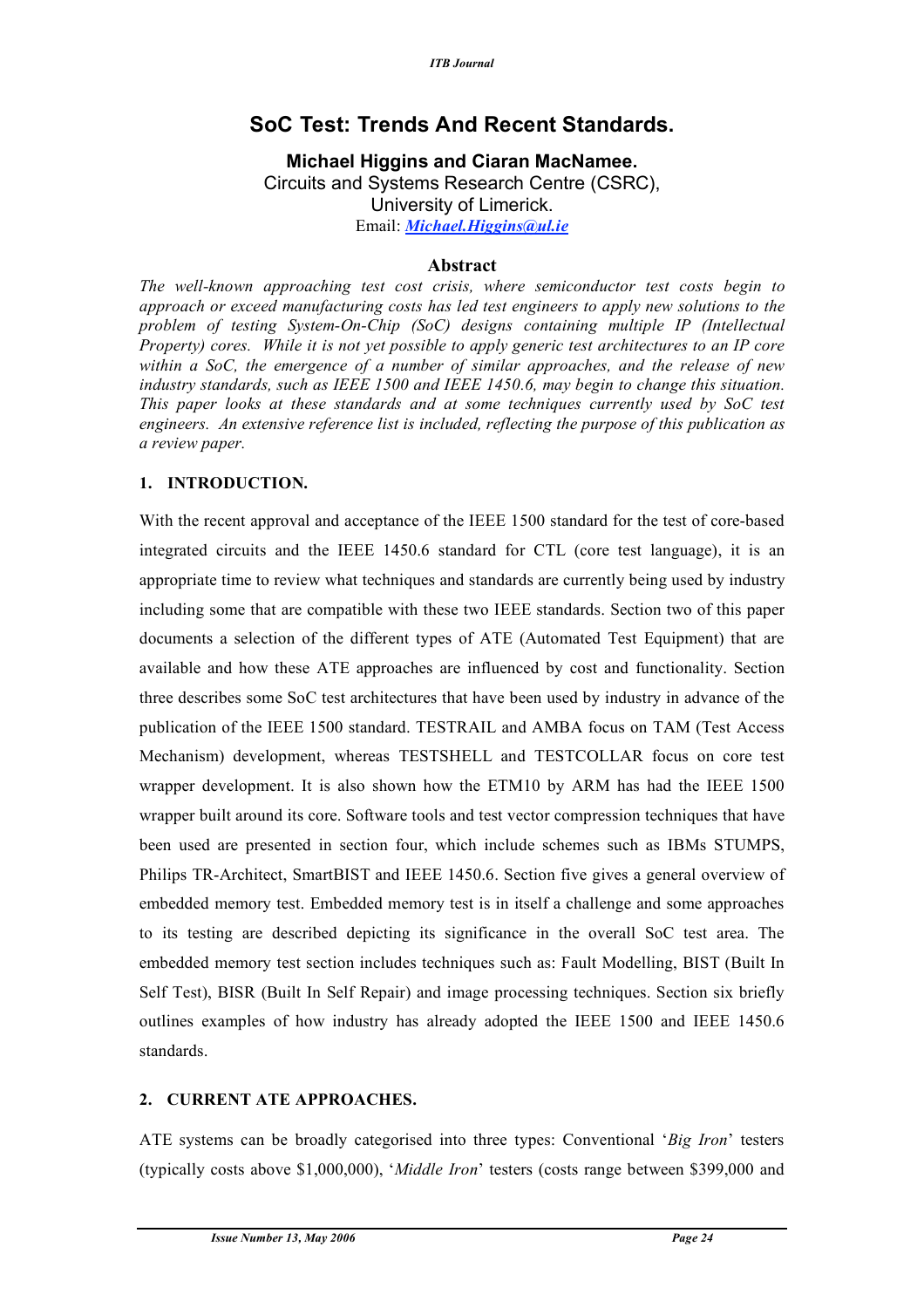\$1,000,000 [1]), and Low cost DFT focused testers (Teseda's V500 approximate cost is \$60000 [2]). To understand the role of an ATE it is useful to understand the difference between structural and functional testing. Structural testing involves developing a set of test vectors to detect specific faults that may have been introduced in the design by errors such as DSM (Deep Sub Micron) effects and processing defects. By applying specific test vectors to a circuit, and then capturing and comparing the actual responses against the expected responses is what is known as functional testing**.** '*Big Iron*' testers are designed to test the device functionally; at speed functional testing is performed at every pin. An example of a '*Big Iron*' ATE is the Teradyne Catalyst [3]. '*Middle Iron*' testers combine structural and functional testing. Some tradeoffs in speed, performance or flexibility are made with '*Middle Iron*' testers in comparison to the '*Big Iron*' testers such that overall ATE cost is reduced. An example of a '*Middle Iron*' tester is the Agilent 93000 [4]. Low cost DFT (Design For Test) focused testers have limited or no functional test capabilities, they are designed to support test methodologies such as boundary scan or BIST. This type or architecture does not have as high a level of flexibility and accuracy as the '*Big Iron*' and '*Middle Iron*' testers but can have a lower cost due to its reduced flexibility and accuracy. The software of a DFT focused tester can play a more pertinent role than the hardware itself. In the case of Teseda's V500 [5], IEEE 1450 STIL (Standard Test Interface Language) is used which provides an interface between digital test generation tools and test equipment.

Multi-site testing is an effective and popular way to increase throughput and reduce the cost of test [6]. Multi-site testing is described as testing multiple instances of the same SoC in parallel on a single ATE. In addition to the reduction of test cost by multi-site testing it has also been noted that increasing the vector memory depth is more cost effective than increasing the number of ATE channels [6]. The Tiger test system by Teradyne takes advantage of the benefits of multi-site testing by incorporating multi-site test for complex devices. The economic advantages of combining multi-site testing with reduced pin-count test, low channel cost ATE and bandwidth matching are explored by [7] where it is found that the multi-site test approach had more benefits than the single-site test approach.

A method is described by [8] where ATE and EDA (Electronic Design Automation) tools are linked to identify and diagnose failures at layout level. In this approach the ATE and EDA tools share the EDA IC design database and ATE failure datalog to determine a failure and then identify the location and cause of the failure.

STEPS (Software-based Test Environment for P1500 compliant SoCs) [9] is based on the concept that the ATE is not considered as an initiator applying vectors to SoC test pins but a target comprising of a bank of 32 bit test data and control commands. Using STEPS the SoC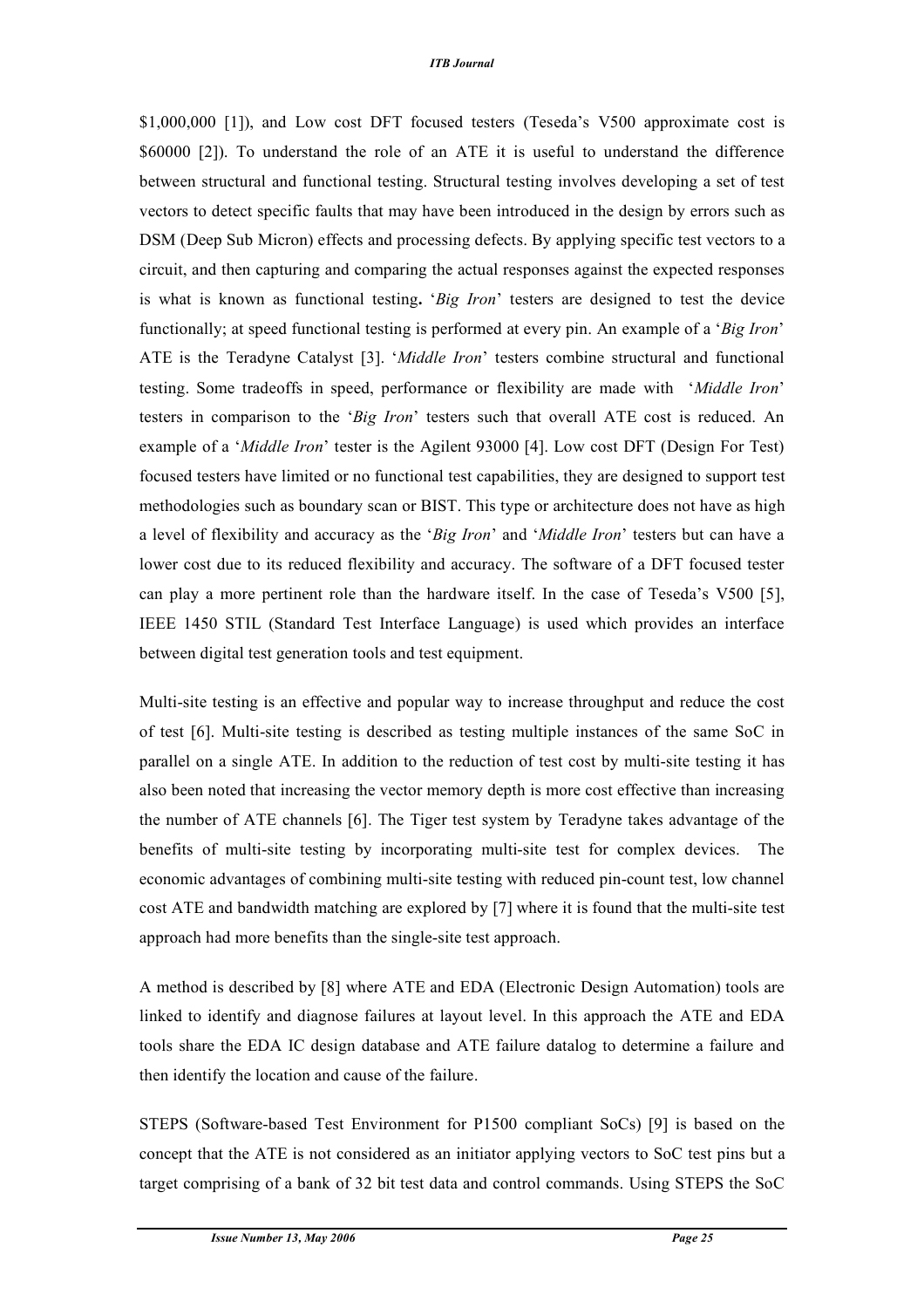can act as the active component and the ATE as the passive component. STEPS has the advantage that the test program is executed at the system speed and is not limited by the ATE frequency.

#### **3. SOC TEST ARCHITECTURES.**

#### **a) IEEE 1500**

The IEEE 1500 standard was approved in late March 2005 after the IEEE P1500 SECT was started ten years earlier in 1995. The scope of the standard defines a mechanism for the test of core designs within a SoC. This mechanism constitutes a hardware architecture and leverages the CTL to facilitate communication between core designers and core integrators [10]. The IEEE 1500 has two levels of compliance: a wrapped and unwrapped compliance. The wrapped compliance caters for a core that comes with an IEEE 1500 wrapper function and a CTL program. The unwrapped compliance refers to a core that does not have an (complete) IEEE 1500 wrapper but does have a CTL description. The IEEE 1500 is independent of the functionality of the IC or the embedded cores. The IEEE 1500 is a new standard, but it has been widely anticipated and discussed for a number of years, so this paper attempts to look at some other industrial SoC test techniques and attempts to outline their levels of compatibility with the IEEE 1500.

#### **b) Philips TESTRAIL**

The scalable and flexible TAM TESTRAIL developed by Philips can provide access to one or more cores. A SoC may contain more than one TESTRAIL each of varying bandwidth determined by the width of the TESTRAIL [11]. The TESTRAIL approach attempts to combine both the strengths of TESTBUS and BST (Boundary Scan Test) [12]. BST is the IEEE 1149.1 standard for test access port and boundary scan architecture. The TESTBUS architecture allows the cores under test to be directly accessed from the pins of the IC. The TESTBUS approach can have one or more TESTBUSs per SoC similar to TESTRAIL so that tradeoffs can be made between silicon area and test time [12]. Similar to BST, multiple cores can be daisy-chained into one TESTRAIL. The TESTRAIL architecture is therefore a combination of daisychain and distribution architectures. A daisychain architecture can be achieved using only one TESTRAIL, whereas a distribution architecture can be implemented using more than one TESTRAIL where each TESTRAIL acts independently [13]. A TESTRAIL example is shown in figure 1. Core A has a private TESTRAIL of 16 bits, while the TESTRAILs both 16 bits of core B and C is concatenated. The two TESTRAILs from core A and from core B and C are then multiplexed back onto one single 16-bit TESTRAIL. Figure 1 is an example of the flexibility of TESTRAIL.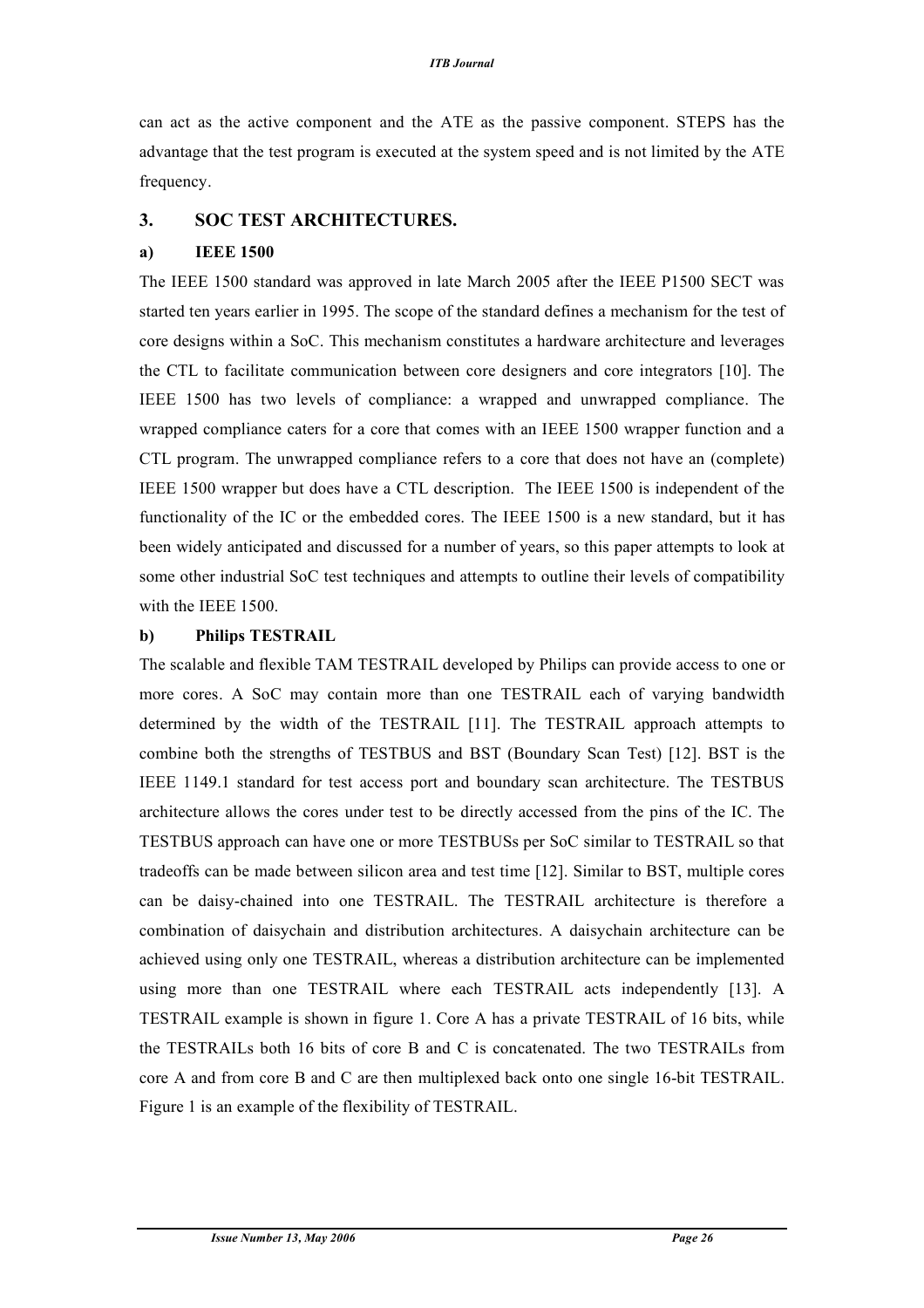

*Figure 6: TESTRAIL Example Architecture [11, 14]*

## **c) TESTSHELL & TESTCOLLAR**

Other hardware approaches that have been used to test SoCs are TESTSHELL [14] and TESTCOLLAR [15]. These two approaches are considered similar to the recently approved IEEE 1500 due to the scalability of their TAMs [12]. A TESTSHELL example used in conjunction with TESTRAIL is shown in figure 2. TESTSHELL is an interface layer between the piece of IP (Intellectual Property) and the host environment. This interface layer wraps the piece of IP and has four modes of operation: function, IP test, interconnect test and bypass [14].



## *Figure 7: TESTSHELL used with TESTRAIL[12]*

TESTCOLLAR cells are added to pieces of IP for the primary purpose of isolation; isolating the IP from the rest of the system to enable test or isolating the UDL (User Defined Logic) from the rest of the system so that it and its interconnects can be tested [15]. The structure of the TESTCOLLAR cell is shown in figure 3. There are three basic types of TESTCOLLAR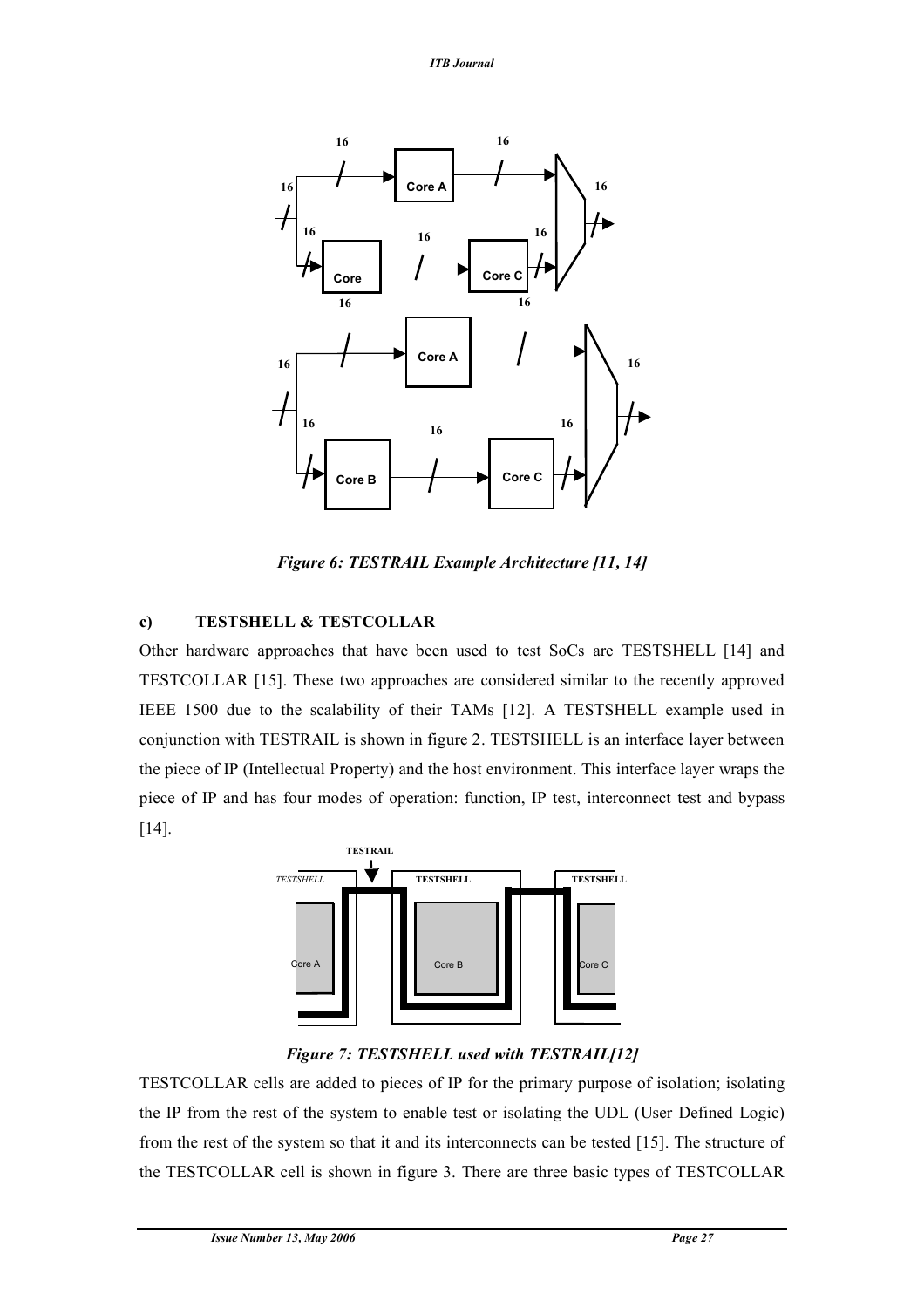cells: combinational, latched and registered. Full implementation of TESTCOLLAR at the input and output of each component provides a double level test structure. Providing a "full featured" TESTCOLLAR around each component can result in a double-level test structure, i.e. observability and controllability. This double level test structure can lead to a higher cost for the test structure implementation [15].



## *Figure 8: TESTCOLLAR [15]*

## **d) ARM (Advanced RISC Machines)**

Given that many SoC test applications require access to individual cores as well as the isolation of these cores, it would appear that the SoCs functional bus structure might be used to realise a workable TAM. Some test applications of the well-known AMBA (Advanced Micro-controller Bus Architecture) bus structure attempt to do this. An example [12] of ARM's AMBA system is shown in figure 4. 32 bit test vectors are passed from the IC pins to the core under test using the EBI (External Bus Interface).



## *Figure 9: ARMs AMBA System [12]*

A more recent approach by ARM to tackle the SoC test issue is applied to their ETM10 (Embedded Trace Macro) [16], ETM10 is the embedded trace macro for the ARM10 processor. This is a real time module that is capable of instruction and data tracing. During experimentation in 2002 by [16], the IEEE 1500 was applied to the ETM10 to implement it as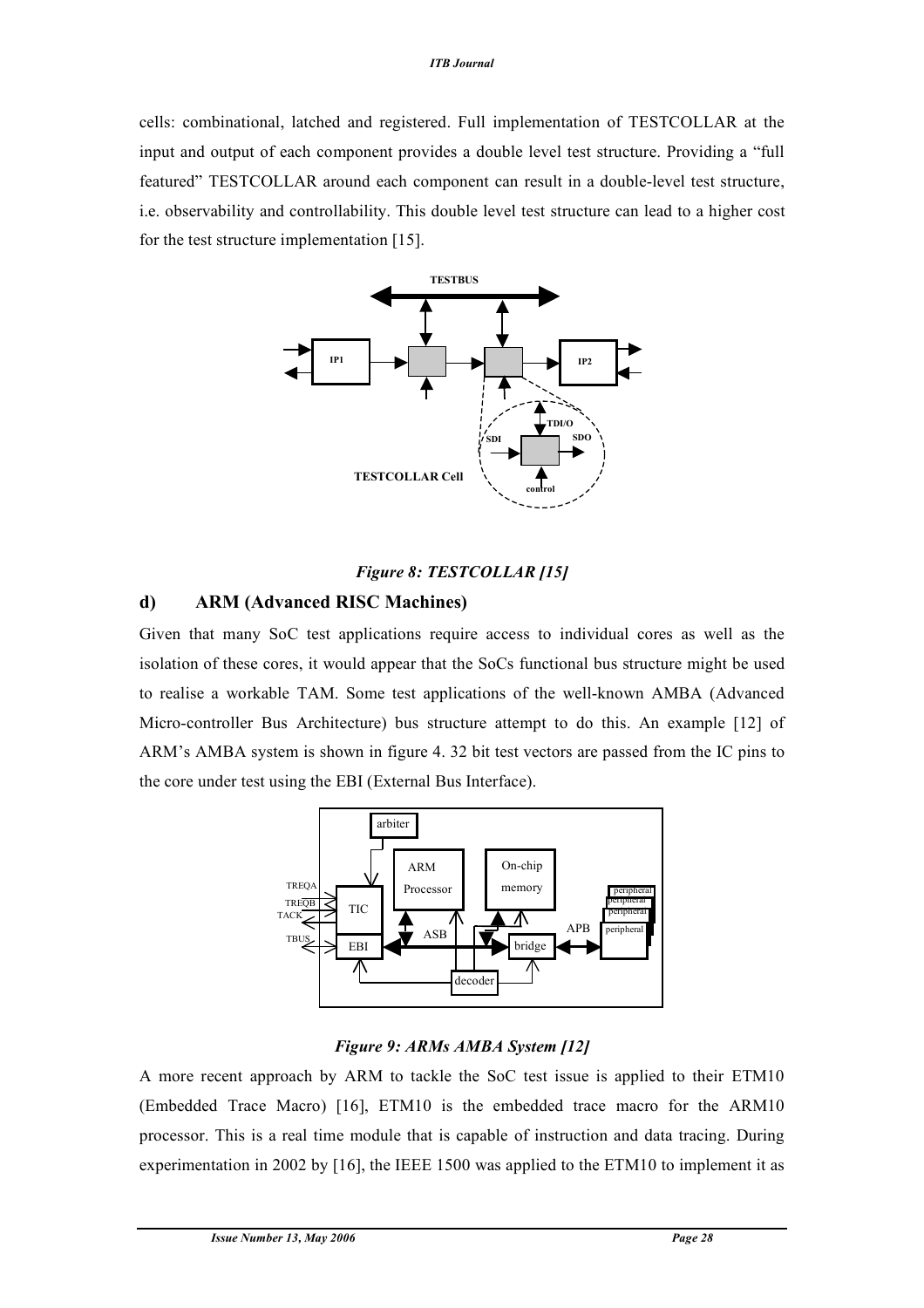a full scan core. Figure 5 shows how the IEEE 1500 wrapper was built around the ETM10. A two-step approach was used to check the functionality of the IEEE 1500 wrapper. Firstly, test patterns were generated using an ATPG tool and then verified with a Verilog test-bench on the ETM10 without the WIR or WBY. Secondly the same patterns were applied with the WIR and WBY included in the design with the ETM10. The ETM10s test coverage was the same in each instance, showing that the IEEE 1500 test wrapper can be used without any degradation in test coverage.



*Figure 10: ETM10 with IEEE 1500 Wrapper [16]*

## **4. SOFTWARE TOOLS AND TEST VECTOR COMPRESSION**

Functional testing represented the first generation (1G) of IC test. The shift from functional test to scan test represented the second generation (2G). The multimillion gate SOC provides new challenges for the third generation (3G) of digital test [17].

Two critical challenges that test planning for SOC must address are: Handling the increase in test suite sizes ("*can we fit a new test suite on an existing ATE?*") and transporting test data to cores embedded deep within the system ("*Can we get test data to where we want it on chip and can we do it on time?*") [18]. The pin count is one of the main causes of speed degradation for test data transfer across the chip [19]. To reduce the number of test pins and memory size required for ATE, the test data that is transferred between the ATE and the SOC needs to be reduced. To reduce the test data, compaction and loss-less compression schemes can be used. The techniques that can be used in these compaction and compression schemes can be divided into three categories [20]:Vertical Compression (minimize the amount of test data per ATE pin), Horizontal Compression (reduce the number of ATE channels) and schemes that incorporate both vertical and horizontal compression. Horizontal compression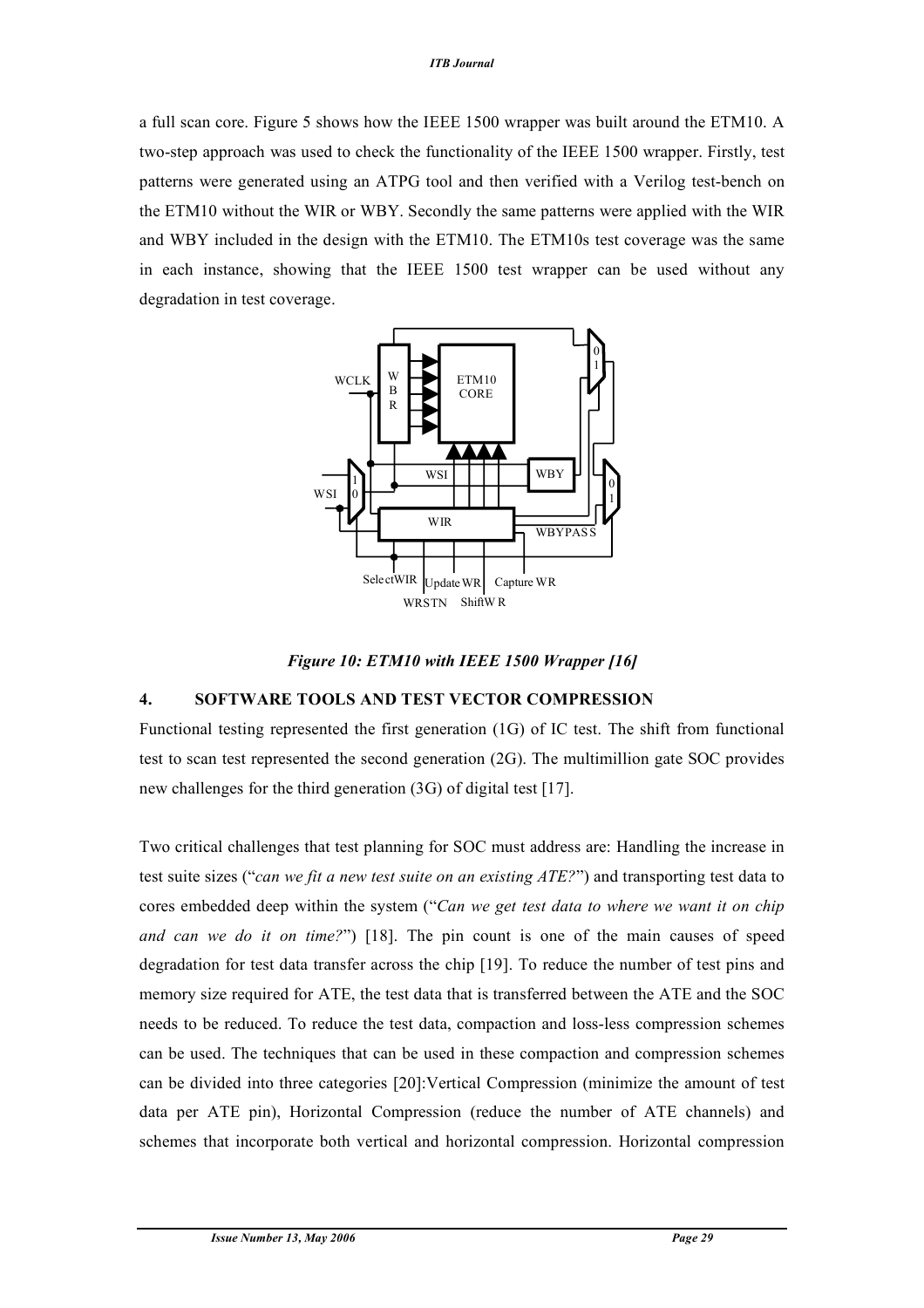can be achieved by serialising the test data. Data could be loaded serially using only one test pin but this requires an increased memory depth and longer test time [20].

TAM design and test data compression offer promising solutions to the problem of ballooning test data volume, more complex ATE requirements and the challenge of transporting test data to the cores. In work conducted by [18] the use of data compression and TAM design is presented as an integrated approach to modular SoC test.

#### **a) IBMs STUMPS**

On-Product signature generation techniques are well known from Logic BIST. IBM's pioneering scan-based logic BIST is called STUMPS (Self Test Using a MISR (Multiple Input Signature Register) and Parallel SRSG (Shift Register Sequence Generator)), which uses a MISR at the outputs of product scan chains [21]. The OPMISR (On-Product MISR) solution intends to reduce the required number of ATE pins as well as the amount of test responses to send back to the ATE. Initially, the input and output circuit ports are merged into bi-directional ports. Additionally, an MISR is inserted on scan chain outputs. The scan vector signatures (compacted responses) are transmitted back to the ATE trough I/O ports instead of bit-by-bit responses [20].

#### **b) SmartBIST**

SmartBIST [22] is the name for a family of streaming scan test pattern decoders that are suitable for on-chip integration. SmartBIST is the second phase of a technology roadmap that combines the benefits of ATPG (Automatic Test Pattern Generation) and Logic BIST techniques for the cost effective testing of 100M+ gate chips. The first phase, called On-Product MISR or OPMISR, has already been implemented in the DFT and ATPG tools for selective use on very large ASIC chips. The use of an OPMISR essentially eliminates most of the data volume and solves some of the logic test throughput issues related to the test response data. SmartBIST is intended for very large and complex designs.

#### **c) Linear Compression Schemes**

Test vector compression schemes, as described by [23], that use only linear operations to decompress the test vectors are called linear decompression schemes. Linear decompression techniques exploit the unspecified (don't care) bit positions in scan test cubes (i.e. deterministic scan test vectors where the unassigned bit positions are left as don't cares) to achieve large amount of compression. Continuous flow linear decompressors are those that receive data from the tester in a continuous-flow manner i.e. every cycle. These operate very efficiently since they can be directly connected to the tester and they simply receive the data as fast as the tester can transfer it.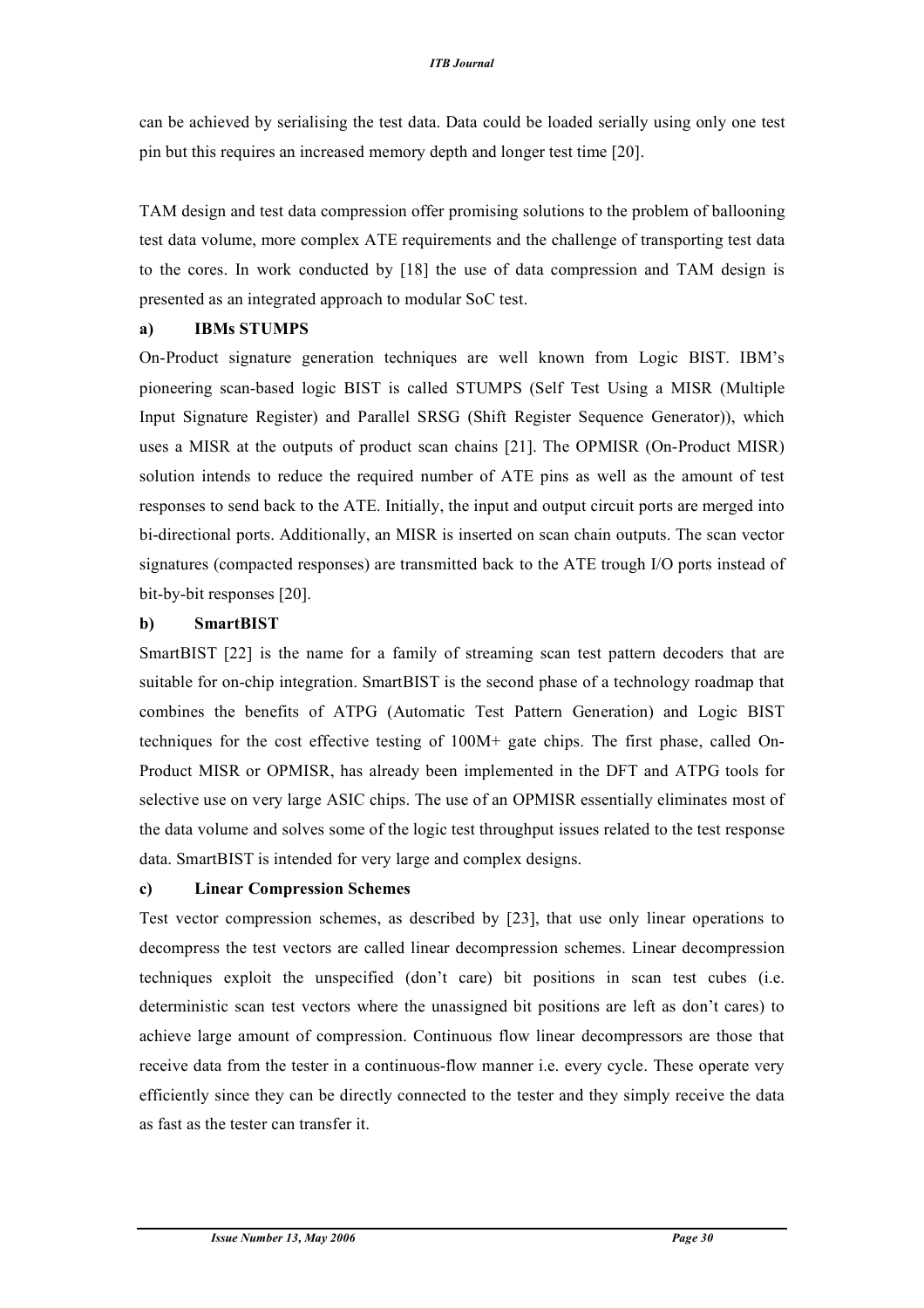## **d) Philips TR-Architect**

The TR-Architect tool has been developed by Philips, which is designed to generate a test architecture for SoCs that are more complex than just a handful of cores. (In the case of a SoC with relatively few cores, it may be simpler to develop the test architecture manually.) TR-Architect accepts two inputs: a SoC data file and a list of user options. The SoC data file consists of information about the SoC itself such as: the numbers of modules embedded in the SoC, the number of inputs, outputs, bi-directionals, test patterns and the number of scan chains and their lengths [24]. The user options list contains more information about the SoC and its properties. These can be categorised as follows: Total number of SoC test pins, Types of modules (hard/soft), External bypass per module, Test schedule type (serial/parallel), TAM type (test bus/test rail), Architecture type and Test cost [24]. The TR-Architect tool supports three types of architectures: Daisychain, Distributed and a Hybrid of the previous two as shown in figure 6.



**Figure 11: (a) Daisychain, (b) Distribution, (c) Hybrid [24]**

## **e) IEEE 1450.6 CTL**

The IEEE 1450.6 standard for Standard Test Interface Language (STIL) for digital test vector data – Core Test Language (CTL) has recently been approved. IEEE 1450.6 describes CTL, which has a close connection with the recently published IEEE 1500 standard for embedded core based test. CTL is a language for capturing and expressing test-related information for reusable cores, which is meant to co-exist with and complement information expressed as a netlist. CTL is an extension of IEEE 1450 STIL and is a software language that is targeted to SoC DFT. IEEE 1450.6 is used to describe IEEE 1500 wrappers. An appropriate TAM and wrapper can be designed using the CTL description of a core. The system integrator can test an embedded core and UDL around a core in a SoC using information that is supplied by the CTL description of the core provided by the designer. The bulk of the data in CTL is reusable without modification by using protocol statements from the traditional STIL. CTL is machine and human readable therefore allowing the CTL program to be used for documentation processes. This language is broad enough to describe 1500, VSIA (Virtual Socket Interface Alliance) and even IEEE 1149.1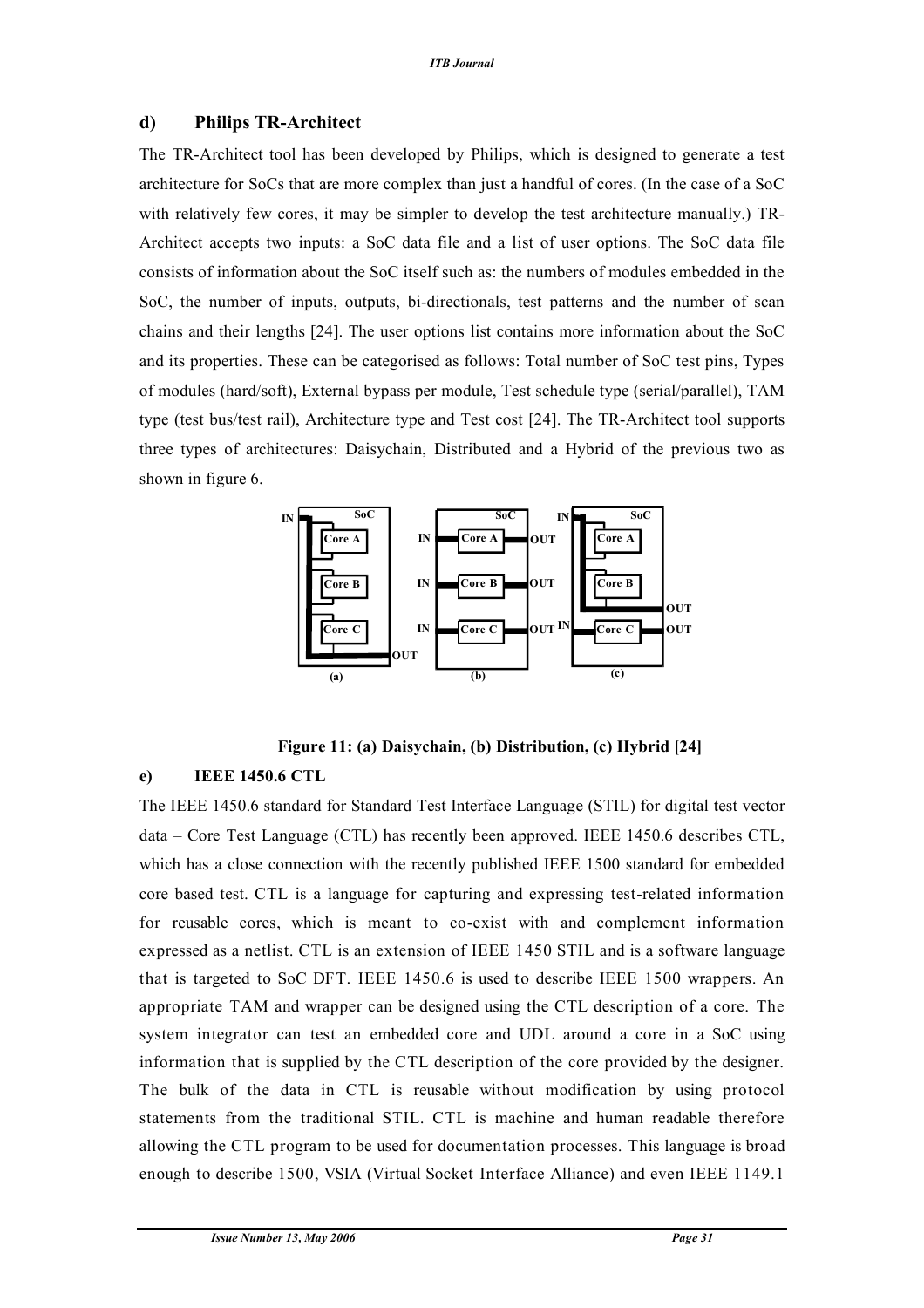[25]. It has been speculated by [26] that the IEEE 1450.6 could result in new and more powerful test optimisation capability and it has been noted that some IEEE 1450.6 tools have become available.

#### **5. EMBEDDED MEMORY TEST**

The ITRS (International Technology Roadmap for Semiconductors) 2001 speculates that embedded memories will dominate the majority of silicon area of a SoC (approximately 94%) by the year 2014. If this trend is to continue it is likely that embedded memory yield will worsen. The cost of memory testing increases with every new generation of memory chips [27]. Embedded memories have several advantages that include: improved performance, lower power consumption and overall cost. These advantages do have complications such as yield limitations, higher mask cost and an increased development complexity. Some of the strategies that are used to test embedded memories are introduced below.

#### **a) Fault Modelling**

Fault modelling is the translation of physical defects to a mathematical construct that can be operated upon algorithmically and understood by a software simulator to provide a quality measurement. One of the most common fault models is the Stuck At Fault (SAF) but there are many more. Static faults such as SAF and address decoder faults are sensitised by applying at most one operation. Dynamic faults take place in the absence of static faults, which require more than one operation to be performed sequentially in time so that they are sensitised. The majority of tests used in industry target specific faults and therefore may not detect dynamic faults [28].

#### **b) BIST**

BIST is considered to be one of the most cost effective solutions for embedded memory test [29]. The philosophy behind BIST is to let the hardware test itself. Although BIST is considered to be one of the more cost effective methods to test embedded memory, it will face challenges including: minimising the BIST overhead in both silicon area and routing, adhering to power budget constraints and support of different types of memory [28]. A new MBIST (Memory BIST) architecture is described by [30] which attempts to address some of the above challenges. PBIST (Programmable BIST) is described by [31] that targets specific faults in memory according to the user defined algorithm used. It is suggested by [32] that it is possible to programme the BIST circuit using an on-chip microprocessor that almost any SoC has incorporated into its design. This on-chip processor core can also be used to test other cores on the same chip.

#### **c) BISR**

BISR is used to enhance memory yield. Depending on redundancy and the BISR method used it is possible to increase yield by between 5% and 20% [33]. Repair is essential for present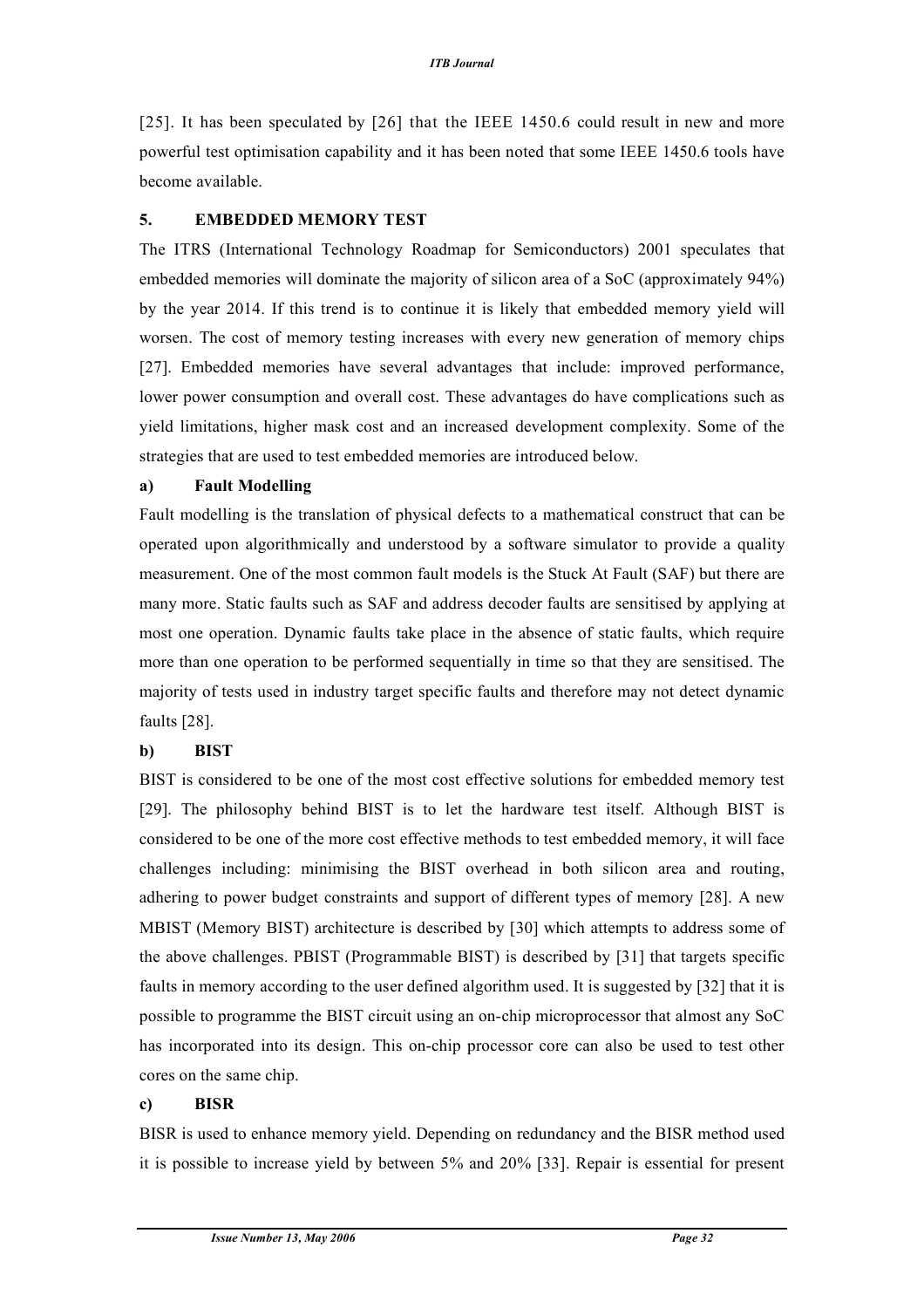and future memory technologies. The traditional way to perform memory repair is usually external test and repair. All known repair algorithms are not optimal and future schemes must consider practical issues including [28]: low hardware cost, test time reduction and 'on the fly' repair.

#### **d) Hough Transform**

Another strategy that has been investigated by [34] for the diagnosis of faults in embedded memories, is the use of an image processing technique; the Hough transform. The Hough transform is used to identify the most probable failure pattern among the set of possible ones provided in a fault dictionary.

## **6. INDUSTRY ADOPTION OF CURRENT STANDARDS AND TEST STRATEGIES.**

Three examples of tools incorporating the new test strategies are described below.

The DFT compiler, SoCBIST by Synopsys [35] automates the creation and integration of IP cores, optimised for test reuse. This tool is based on the IEEE 1450.6 standard. First, the DFT Compiler automatically synthesizes test-reuse IP cores and creates CTL test models for them. Synopsys' TetraMAX automatic test-pattern generation tool then creates reusable test patterns for those cores. Finally, the SoCBIST tool reads the CTL models of these cores and automatically integrates the cores into the overall SoC, reusing pre-supplied core test patterns referenced from the SoC-level pattern set.[36]

Logic Vision has developed a test architecture for cores that are embedded within a SoC called ELT (Embedded Logic Test) Core. ELT core operates by placing an ELT controller in each logic block in the system. Each of these controllers supports random pattern testing and external scan test. Each of the logic blocks within the system can be isolated using the ELT controllers for multi-clock domain, at-speed testing. One of the isolation approaches, dedicated isolation, supports the requirements of the IEEE 1500 standard for test ready cores. Access to the ELT controllers is provided through a hierarchical TAP architecture compliant with the IEEE 1500 standard. One of the advantages of using this IEEE 1500 standard compliant approach is reduced global test signal routing [37].

The Standard for Embedded Core Test (SECT) *e*VC (Verification Components) by Globetech Solutions [38] can verify a chain of one or more IEEE 1500 compliant core wrappers. The *e*VCs are fully compliant with the IEEE 1500. The SECT *e*VC will also provide a feature in the future that will support CTL based auto configuration.

## **7. CONCLUSION.**

In this paper, we have looked at a number of important new techniques, which have been used to test multi-core System-on-Chip designs. It is particularly useful to observe how some of the analyses and proposals of the last decade or so have come to fruition in the form of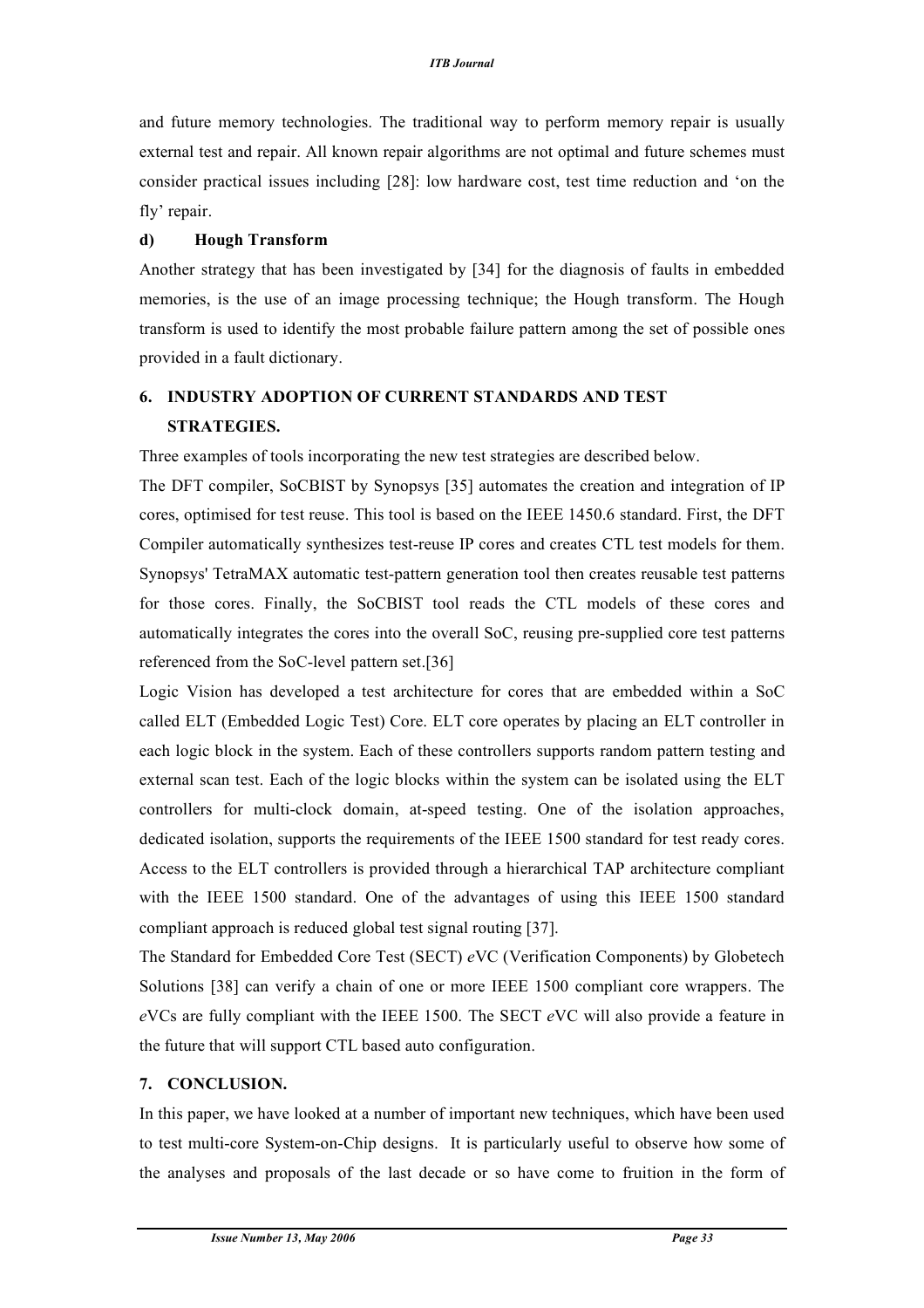implementation of some practical solutions. Many of these solutions are similar to or compatible with the proposals outlined in the recently adopted IEEE standards 1500 and 1450.6. In addition we have noted the release of some tools that incorporate elements of these standards. These developments mean that the next few years will allow researchers to make a realistic assessment of how well their efforts have succeeded in making real progress in overcoming the many challenges of System-on-Chip testing.

#### **8. ACKNOWLEDGEMENT**

#### *The authors acknowledge the support of the CSRC at the University of Limerick.*

#### **9. REFERENCES**

- [1] Electronic Design, "Penny-A-Second SoC DFT Tester Saves Time," 2003.
- [2] http://www.ikonix.com/, "The Final Test Report (FTR)," vol. 14, pp. 12, 2003.
- [3] Teradyne, "http://www.teradyne.com/catalyst/," ND.
- [4] Agilent, "http://www.home.agilent.com/USeng/nav/-536886626.0/pc.html," ND.
- [5] www.teseda.com/pdfs, "Transporting STIL between the Teseda V500 and the Agilent 93000 SOC Tester," 2004.
- [6] S. K. Goel and E. J. Marinissen, "On-chip test infrastructure design for optimal multi-site testing of system chips," presented at Design, Automation and Test in Europe, 2005. Proceedings, 2005.
- [7] E. H. Volkerink, A. Khoche, J. Rivoir, and K. D. Hilliges, "Test economics for multi-site test with modern cost reduction techniques," presented at VLSI Test Symposium, 2002. (VTS 2002). Proceedings 20th IEEE, 2002.
- [8] K. Nagano, "CAD navigation and diagnostics by linking ATE and EDA," *Instrumentation and Measurement, IEEE Transactions on*, vol. 54, pp. 1699-1707, 2005.
- [9] M. Benabdenbi, A. Greiner, F. Pecheux, E. Viaud, and M. Tuna, "STEPS: experimenting a new software-based strategy for testing SoCs containing P1500-compliant IP cores," presented at Design, Automation and Test in Europe Conference and Exhibition, 2004. Proceedings, 2004.
- [10] IEEE, "IEEE Standard Testability Method for Embedded Core-based Integrated Circuits," in *IEEE Std 1500-2005*, 2005, pp. 0\_1-117.
- [11] K. Chakrabarty, "Design of system-on-a-chip test access architectures using integer linear programming," presented at VLSI Test Symposium, 2000. Proceedings. 18th IEEE, 2000.
- [12] Y. Zorian, E. J. Marinissen, and S. Dey, "Testing embedded-core based system chips," presented at Test Conference, 1998. Proceedings. International, 1998.
- [13] S. K. Goel and E. J. Marinissen, "A novel test time reduction algorithm for test architecture design for core-based system chips," presented at European Test Workshop, 2002. Proceedings. The Seventh IEEE, 2002.
- [14] E. J. Marinissen, R. Arendsen, G. Bos, H. Dingemanse, M. Lousberg, and C. Wouters, "A structured and scalable mechanism for test access to embedded reusable cores," presented at Test Conference, 1998. Proceedings. International, 1998.
- [15] P. Varma and B. Bhatia, "A structured test re-use methodology for core-based system chips," presented at Test Conference, 1998. Proceedings. International, 1998.
- [16] T. McLaurin and S. Ghosh, "ETM10 incorporates hardware segment of IEEE P1500," *Design & Test of Computers, IEEE*, vol. 19, pp. 6-11, 2002.
- [17] M. Chandramouli, "DBIST answers advanced SoC test challenges," *http://www.synopsys.com*,ND.
- [18] V. Iyengar, A. Chandra, S. Schweizer, and K. Chakrabarty, "A unified approach for SoC testing using test data compression and TAM optimization," presented at Design, Automation and Test in Europe Conference and Exhibition, 2003, 2003.
- [19] F. Karimi, Z. Navabi, W. M. Meleis, and F. Lombardi, "Using data compression in automatic test equipment for system-on-chip testing," *Instrumentation and Measurement, IEEE Transactions on*, vol. 53, pp. 308-317, 2004.
- [20] M.-L. Flottes, R. Poirier, and B. Rouzeyre, "On using test vector differences for reducing test pin numbers," presented at Electronic Design, Test and Applications, 2004. DELTA 2004. Second IEEE International Workshop on, 2004.
- [21] C. Barnhart, V. Brunkhorst, F. Distler, O. Farnsworth, B. Keller, and B. Koenemann, "OPMISR: the foundation for compressed ATPG vectors," presented at Test Conference, 2001. Proceedings. International, 2001.